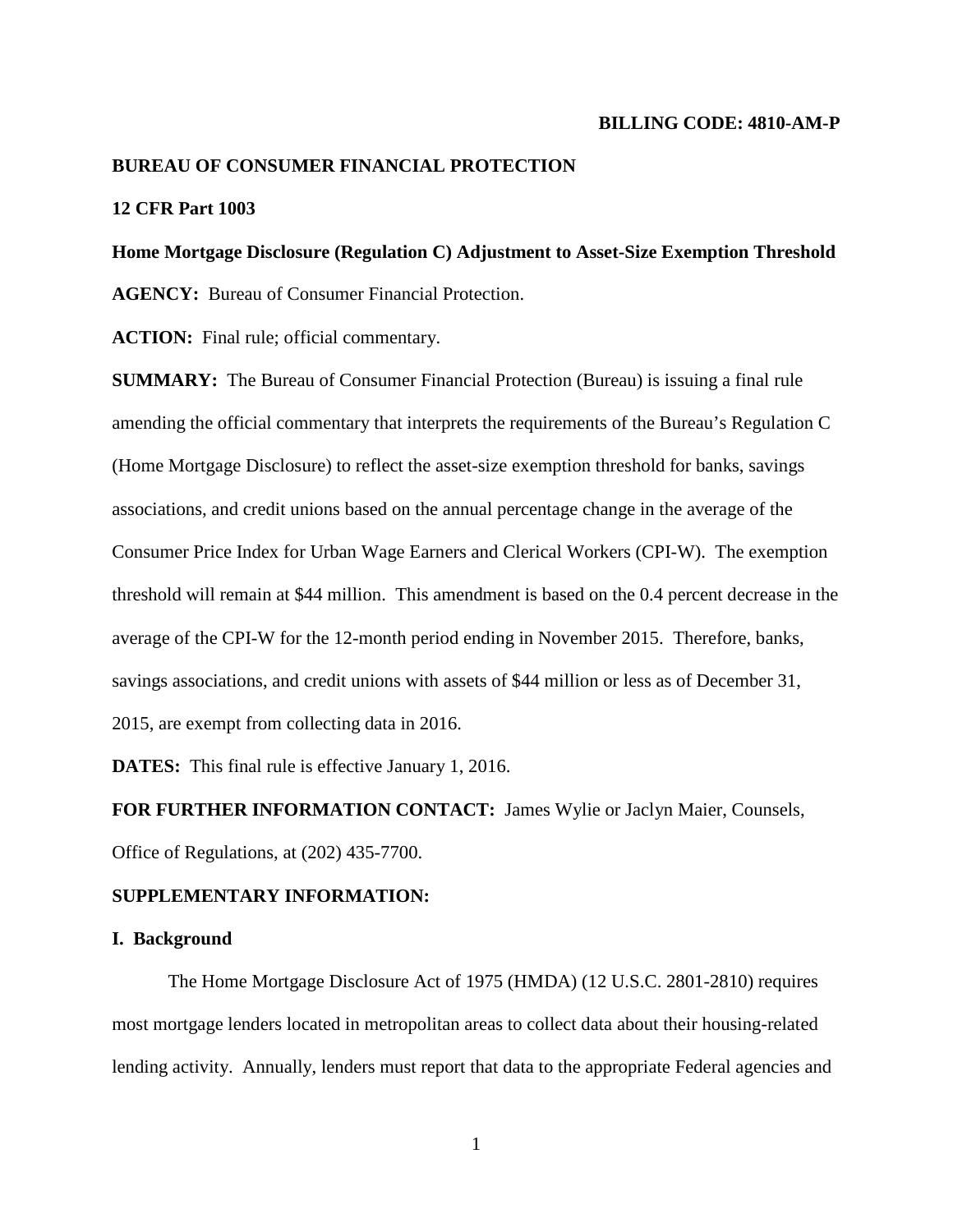make the data available to the public. The Bureau's Regulation C (12 CFR part 1003) implements HMDA.

Prior to 1997, HMDA exempted certain depository institutions as defined in HMDA (*i.e.*, banks, savings associations, and credit unions) with assets totaling \$10 million or less as of the preceding year-end. In 1996, HMDA was amended to expand the asset-size exemption for these depository institutions. 12 U.S.C. 2808(b). The amendment increased the dollar amount of the asset-size exemption threshold by requiring a one-time adjustment of the \$10 million figure based on the percentage by which the CPI-W for 1996 exceeded the CPI-W for 1975, and it provided for annual adjustments thereafter based on the annual percentage increase in the CPI-W, rounded to the nearest multiple of \$1 million dollars.

The definition of "financial institution" in Regulation C provides that the Bureau will adjust the asset threshold based on the year-to-year change in the average of the CPI-W, not seasonally adjusted, for each 12-month period ending in November, rounded to the nearest million. 12 CFR 1003.2. For 2015, the threshold was \$44 million. During the 12-month period ending in November 2015, the average of the CPI-W decreased by 0.4 percent. This results in a change of zero when rounded to the nearest million. Thus, the exemption threshold will remain at \$44 million. Therefore, banks, savings associations, and credit unions with assets of \$44 million or less as of December 31, 2015, are exempt from collecting data in 2016. An institution's exemption from collecting data in 2016 does not affect its responsibility to report data it was required to collect in 2015.

#### **II. Procedural Requirements**

#### *A. Administrative Procedure Act*

2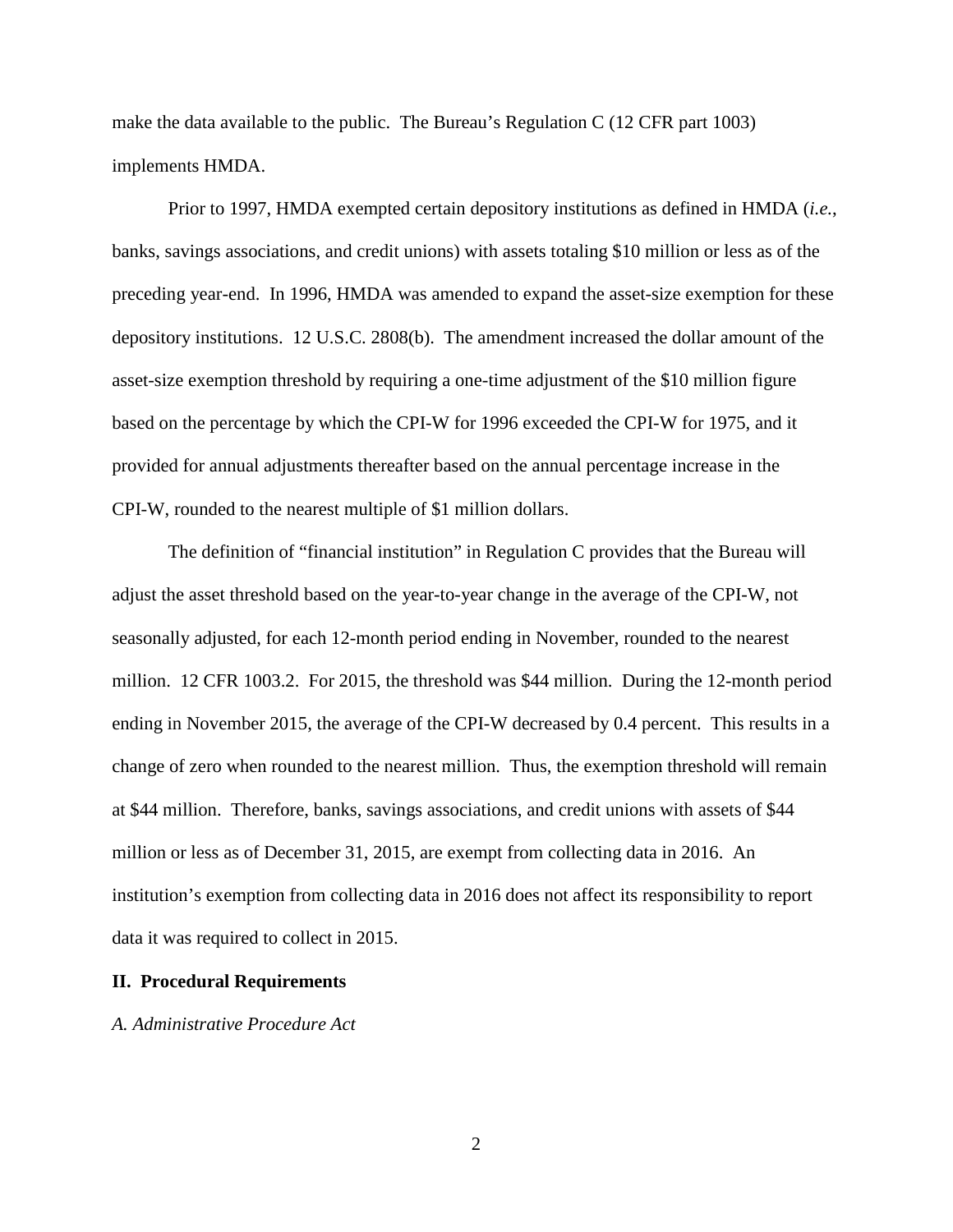Under the Administrative Procedure Act (APA), notice and opportunity for public comment are not required if the Bureau finds that notice and public comment are impracticable, unnecessary, or contrary to the public interest. 5 U.S.C. 553(b)(B). Pursuant to this final rule, comment 1003.2 (Financial institution)-2 in Regulation C, supplement I is amended to update the exemption threshold. The amendment in this final rule is technical and non-discretionary, and it merely applies the formula established by Regulation C for determining any adjustments to the exemption threshold. For these reasons, the Bureau has determined that publishing a notice of proposed rulemaking and providing opportunity for public comment are unnecessary. Therefore, the amendment is adopted in final form.

Section 553(d) of the APA generally requires publication of a final rule not less than 30 days before its effective date, except for (1) a substantive rule which grants or recognizes an exemption or relieves a restriction; (2) interpretive rules and statements of policy; or (3) as otherwise provided by the agency for good cause found and published with the rule. 5 U.S.C. 553(d). At a minimum, the Bureau believes the amendments fall under the third exception to section 553(d). The Bureau finds that there is good cause to make the amendments effective on January 1, 2016. The amendment in this final rule is technical and non-discretionary, and it applies the method previously established in the agency's regulations for determining adjustments to the threshold.

# *B. Regulatory Flexibility Act*

Because no notice of proposed rulemaking is required, the Regulatory Flexibility Act does not require an initial or final regulatory flexibility analysis. 5 U.S.C. 603(a), 604(a). *C. Paperwork Reduction Act*

In accordance with the Paperwork Reduction Act of 1995 (44 U.S.C. 3506; 5 CFR 1320),

3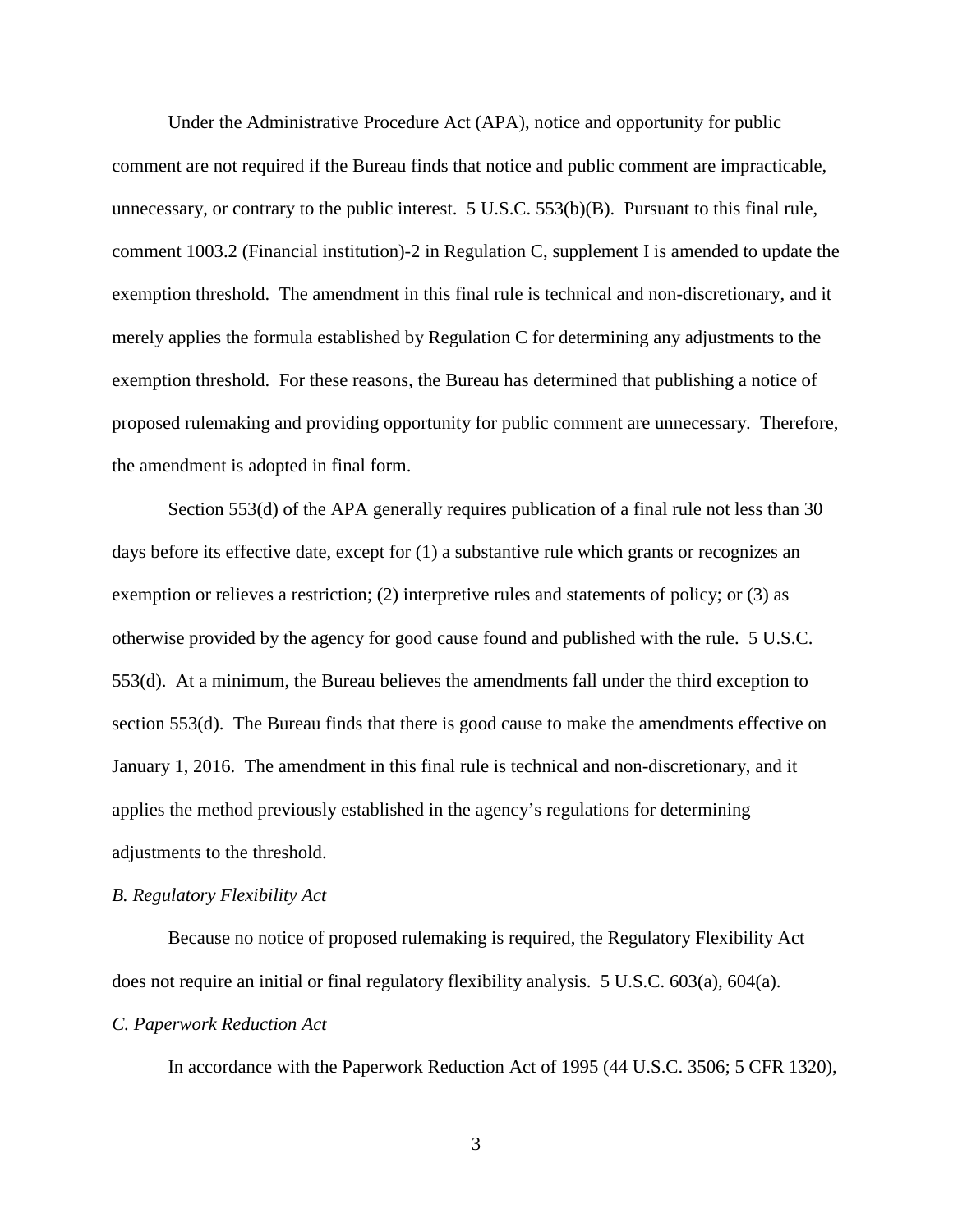the agency reviewed this final rule. No collections of information pursuant to the Paperwork Reduction Act are contained in the final rule.

#### **List of Subjects in 12 CFR Part 1003**

Banking, Banks, Credit unions, Mortgages, National banks, Reporting and recordkeeping requirements, Savings associations.

# **Authority and Issuance**

For the reasons set forth in the preamble, the Bureau amends Regulation C, 12 CFR part 1003, as set forth below:

# **PART 1003—HOME MORTGAGE DISCLOSURE (REGULATION C)**

1. The authority citation for part 1003 continues to read as follows:

**Authority:** 12 U.S.C. 2803, 2804, 2805, 5512, 5581.

2. In Supplement I to Part 1003, under *Section 1003.2—Definitions,* under the definition "*Financial institution*", paragraph 2 is revised to read as follows:

### **Supplement I to Part 1003—Staff Commentary**

\* \* \* \* \*

*Section 1003.2—Definitions*

\* \* \* \* \*

*Financial institution.*

\* \* \* \* \*

2. *Adjustment of exemption threshold for banks, savings associations, and credit unions.* For data collection in 2016, the asset-size exemption threshold is \$44 million. Banks, savings associations, and credit unions with assets at or below \$44 million as of December 31, 2015, are exempt from collecting data for 2016.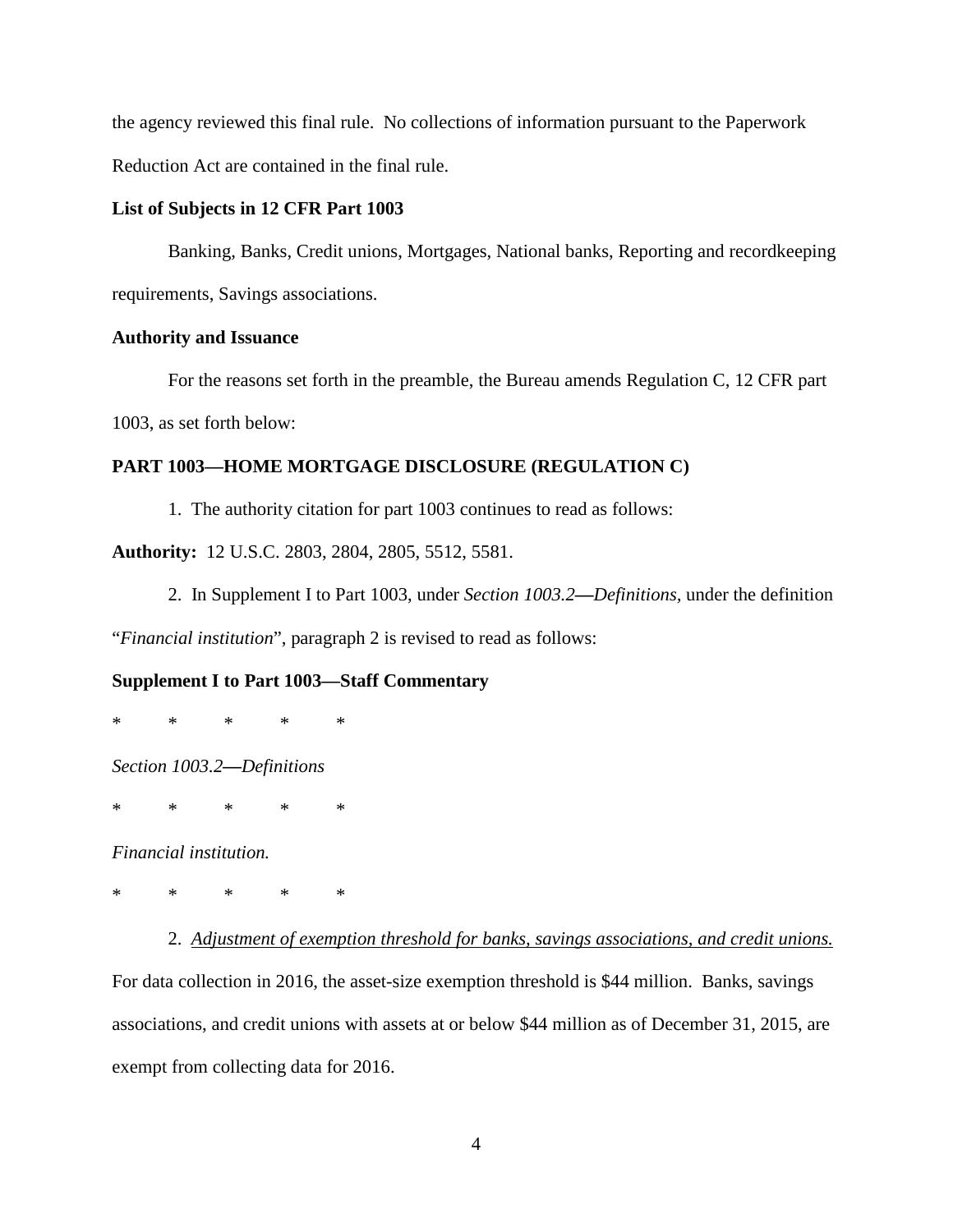#### $\ast$  $\ast$  $\ast$  $\ast$  $\ast$